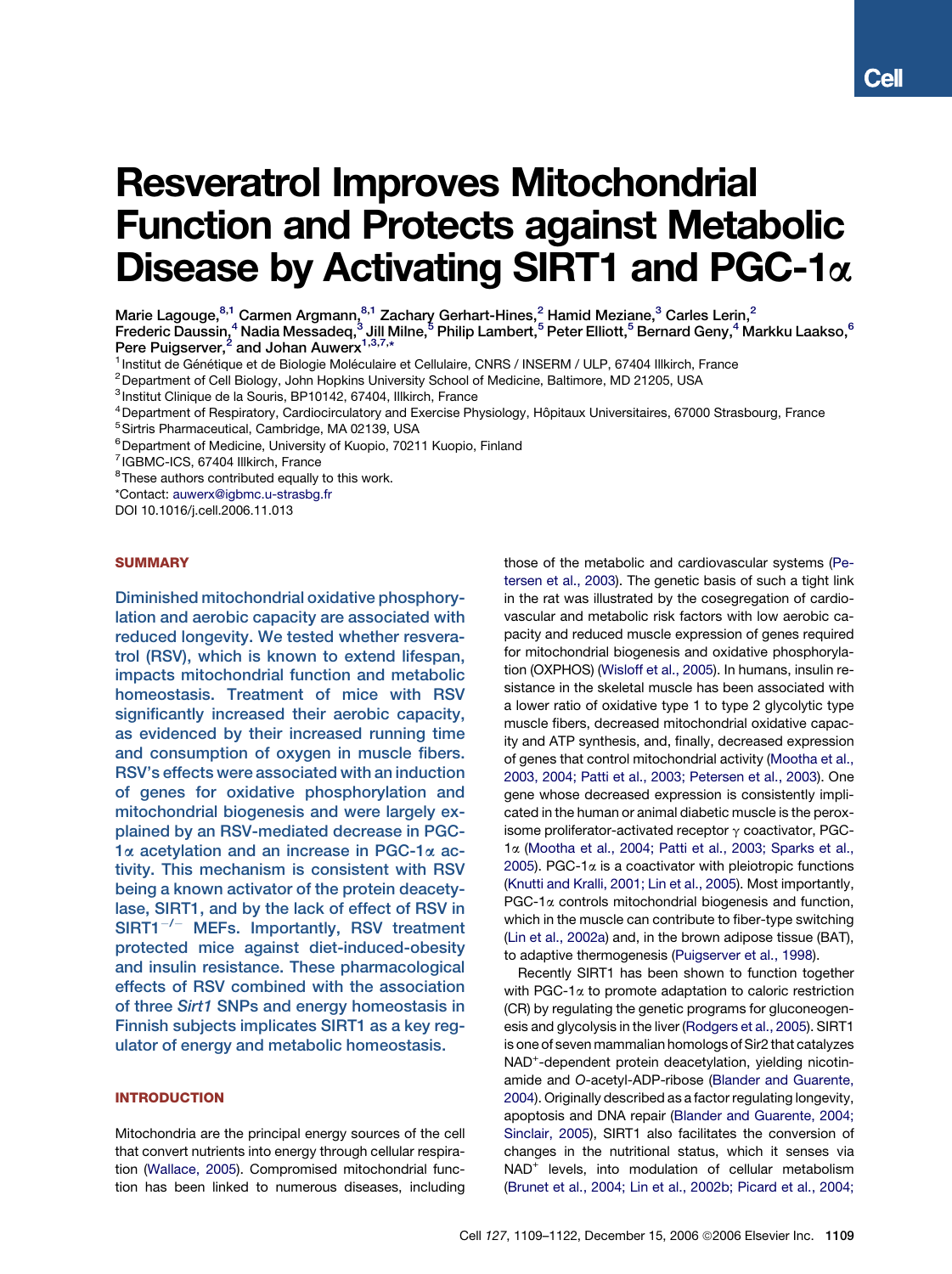Rodgers et al., 2005). SIRT1 physically interacts with and deacetylates PGC-1 $\alpha$  at multiple lysine sites, consequently increasing PGC-1 $\alpha$  activity leading to the induction of liver gluconeogenic gene transcription (Rodgers et al., 2005). Given the role of SIRT1 as a mediator of CR and longevity and the central role for reactive oxygen species (ROS), mainly produced as a consequence of mitochondrial functioning in promoting aging, it is plausible that  $PGC-1\alpha$  and SIRT1 functions converge in tissues beyond the liver that have a high level of mitochondrial activity, such as the muscle and BAT. Since such a convergence could potentially impact on metabolic diseases, we addressed our hypothesis not in the context of CR but under conditions of caloric excess using the specific SIRT1 activator, resveratrol (RSV) (Borra et al., 2005; Howitz et al., 2003).

RSV is a natural polyphenolic compound mainly found in the skin of grapes and is well known for its phytoestrogenic and antioxidant properties (Baur and Sinclair, 2006). It has been shown to significantly increase SIRT1 activity through an allosteric interaction, resulting in the increase of SIRT1 affinity for both NAD<sup>+</sup> and the acetylated substrate (Howitz et al., 2003). These findings are consistent with the fact that in various species, RSV treatment mimics Sir2-dependent lifespan extension during CR (Howitz et al., 2003; Lin et al., 2000; Rogina and Helfand, 2004).

In this study we tested whether RSV, through increasing SIRT1 activity, could modulate PGC-1 $\alpha$  functions in vivo and ultimately impact on the regulation of energy homeostasis. Our data reveal that RSV potently induces mitochondrial activity, through activating PGC-1a, as evidenced by the increase in oxidative type-muscle fibers, enhanced resistance to muscle fatigue, and increased tolerance to cold, all PGC-1a-dependent effects. Importantly, these effects, induced by RSV, rendered the animals resistant to diet-induced obesity and insulin resistance. In support of the importance of SIRT1 in the control of energy homeostasis, we also report a significant association between three single-nucleotide polymorphisms (SNPs) in the human *Sirt1* gene and energy homeostasis, extending the impact of our animal studies to human pathophysiology.

# RESULTS

# Metabolic Consequence of RSV in Diet-Induced **Obesity**

The metabolic effect of RSV was initially evaluated in a cohort of male C57Bl/6J mice that were given a dose of 200 or 400 mg/kg/day (mpk) of RSV administered in either a chow diet or high fat (HF) diet for 15 weeks. With this protocol, the plasma level of RSV was dose-related and ranged from 10–120 ng/ml. Under chow-fed conditions, RSV-treated mice tended to gain less weight as compared to controls (Figure 1A). However, this effect became significant when the animals were challenged with an HF diet, such that RSV-treated, HF-fed mice weighed almost the same as the chow-fed mice (Figure 1B). This decreased body mass was accounted for by a decrease in fat as illustrated by dual X-ray absorptiometry (Figure 1B) and was also reflected in the mass of the different white fat pads (Figure 1C). Morphological analysis of epididymal white adipose tissue (WAT) sections by hematoxylin and eosin (HE) staining also showed smaller adipocytes upon RSV treatement (Figure S1). These beneficial effects of RSV on body weight and fat mass were not due to decreased food intake, as the amount of kcal of food consumed per mouse over a 24 hr period was unchanged (Figure 1D). RSV, at the dose given, did not induce hepatic toxicity, since the serum levels of alanine aminotransferase and aspartate aminotransferase (data not shown) were unchanged, as was the liver histo-morphology (Figure S1). In addition, stool composition, coat maintenance, and water intake (data not shown) were unaffected, indicating that overall, RSV was well tolerated by the animals. Finally, fecal lipid kcal content was minimally affected by RSV treatment, and greater than 98% of all dietary-derived lipid was absorbed in both groups (data not shown).

The critical parameters contributing to body-weight maintenance include caloric intake and energy homeostasis (Lowell and Spiegelman, 2000). As caloric intake is unaffected by RSV (Figure 1D), we assessed the effect of this compound on energy expenditure (EE) by indirect calorimetry. Basal EE, as measured by oxygen  $(O<sub>2</sub>)$  consumption, was significantly increased in HF-fed mice treated with RSV (Figure 1E), but their respiratory quotient (RQ) was not changed (data not shown). To assess the effect of RSV on the capacity for adaptive thermogenesis, we performed a cold test. RSV enhanced this capacity, since it maintained the body temperature higher as compared to that of nontreated animals (Figure 1F). In the mouse, the major contributor to the production of heat is the BAT, and morphometric analysis of the BAT mitochondria, by electron microscopy, revealed clearly larger mitochondrial structures attributed to an increased presence of cristae in RSV-treated mice as compared to that of HF-fed animals (Figure 2A). This amplification of the mitochondria was reflected both in the quantification of mitochondrial size (Figure 2A, right panel) and mitochondrial DNA content (mtDNA, Figure 2D). Consistent with enhanced mitochondrial activity, a marked decrease in the lipid-droplet size was also noted.

# RSV Increases the Aerobic Capacity of the Muscle

In the adult human, little BAT is present, and it is mainly the skeletal muscle that possesses the mitochondrial capacity for EE. The changes in the muscle mitochondrial morphology, however, paralleled those observed in the BAT of RSV-treated mice (Figure 2B). Whereas the oxidative fibers of the gastrocnemius were unaffected, the nonoxidative fibers in RSV-treated mice had larger and denser mitochondria aggregated between adjacent myofibrils. Mitochondrial expansion was evidenced by increased mitochondrial size (Figure 2B, right panel) and mtDNA content (Figure 2D). Histological sections of muscle stained for the presence of the mitochondrial enzyme, succinate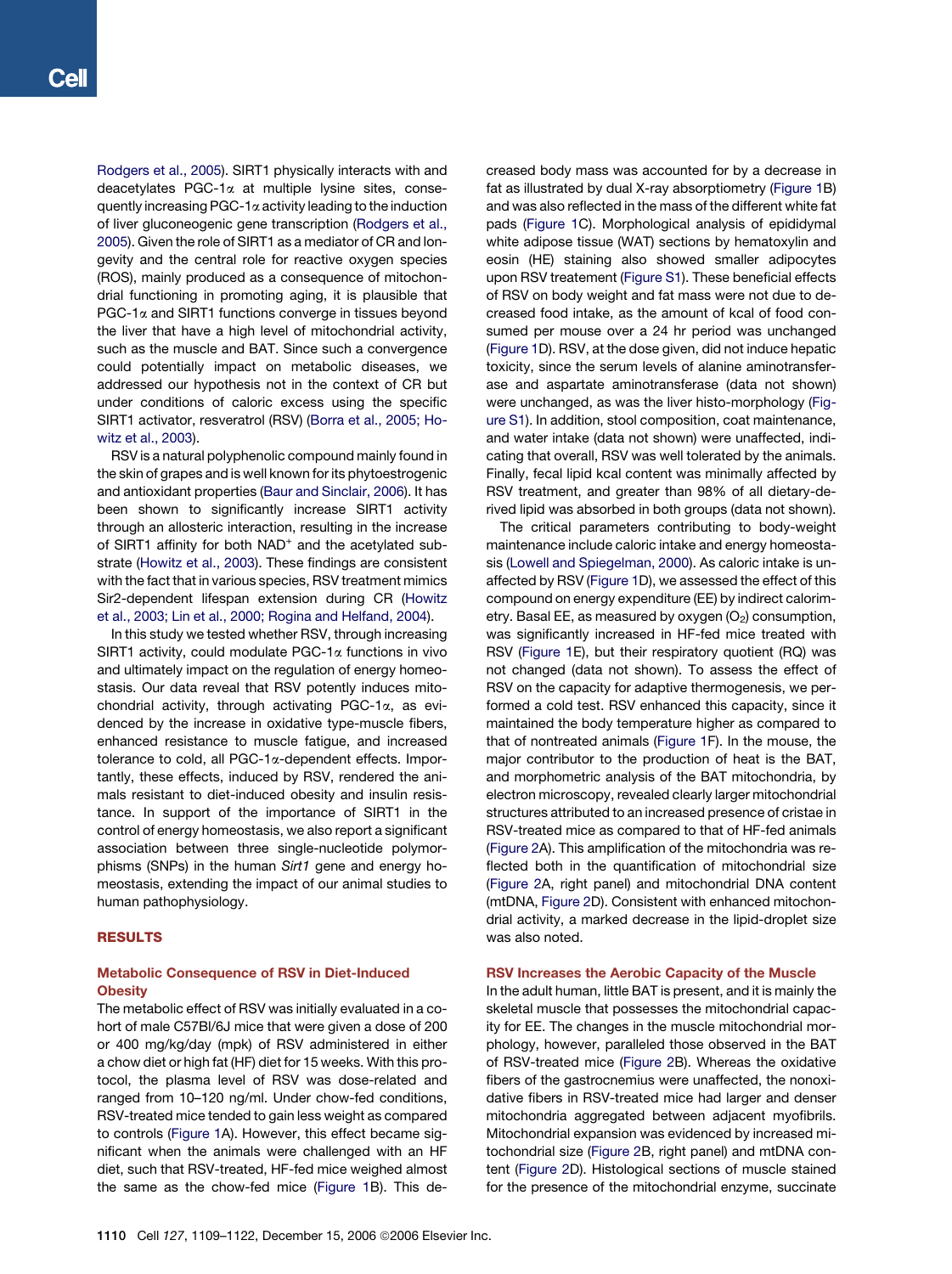

Figure 1. RSV Prevents Diet-Induced Obesity

C57Bl/6J mice were fed a chow diet (C) or high-fat diet (HF) alone or supplemented with RSV (400 mpk, R400) for 15 weeks.

(A) Evolution of body weight gain expressed as percentage of initial body weight.

(B) Body fat content expressed as percentage of total body mass as analyzed by DEXA.

(C) Weight of the WAT depots, expressed as percentage of total body weight.

(D) Average food intake expressed as kcal/mouse/day.

(E) EE as measured by changes in VO<sub>2</sub> consumption in indirect calorimetry during 13 hr (time 0 is 7:00 p.m.). The mean areas under the curves (AUC) are shown in the right side graph  $(n = 7)$ .

(F) The evolution of the body temperature during a cold test (4°C for 6 hr).  $* = P < 0.05$  and n = 10 animals/group unless stated otherwise. Values represent means  $\pm$  SEM.

dehydrogenase (SDH, Figure 2C), and the increase in citrate synthase activity in muscle homogenates, furthermore indicates that RSV enhanced mitochondrial enzymatic activity (Figure 3A). Finally, in the isolated nonoxidative muscle fibers of RSV-treated mice, there was a significantly higher maximum VO<sub>2</sub> rate, indeed suggesting an increased oxidative capacity (Figure 3B). The combination of the increased mitochondria size and density, mtDNA content, SDH, and citrate synthase activities and oxidative capacity is highly suggestive that RSV increases the ratio of oxidative to nonoxidative type-muscle fibers.

Following the hypothesis that RSV induces a fiber-type switch and knowing that oxidative type 1 fibers are associated with an increased resistance to muscle fatigue (Booth et al., 2002), we evaluated the effect of RSV administration in an endurance test. In HF-fed animals treated with RSV, the distance run to exhaustion was twice that of the HF-fed controls (Figure 3C). To account for the potentially confounding significant weight difference between RSVtreated and nontreated HF-fed mice, we redid the test using RSV-treated and nontreated chow-fed mice, which did not significantly differ in body weight (Figure 1A). The

RSV-treated mice, however, still outran the control chow-fed mice by nearly double the distance (Figure 3C). Thus, RSV treatment significantly increases the animal's resistance to muscle fatigue, consistent with increased mitochondrial activity and the transformation of muscle toward a slow type phenotype.

# No Behavioral Defects, but Improved Motor Function in RSV-Treated Mice

Since it was reported that SIRT1 is required for increased physical activity in response to CR (Chen et al., 2005), we carefully investigated whether the RSV-mediated increase in resistance to muscle fatigue was a result of a behavioral response or was truly a metabolic consequence. We initially examined the effect of RSV on spontaneous activity in mice by assessing their circadian activity. No significant difference was observed between chow- and HF-fed mice (data not shown). However, in RSV-treated HF-fed mice, there was a significant decrease in ambulatory locomotor activity as well as a tendency to decrease the number of rears (Figure 4A). These observations indicated that the effect of RSV on EE and weight gain could not be explained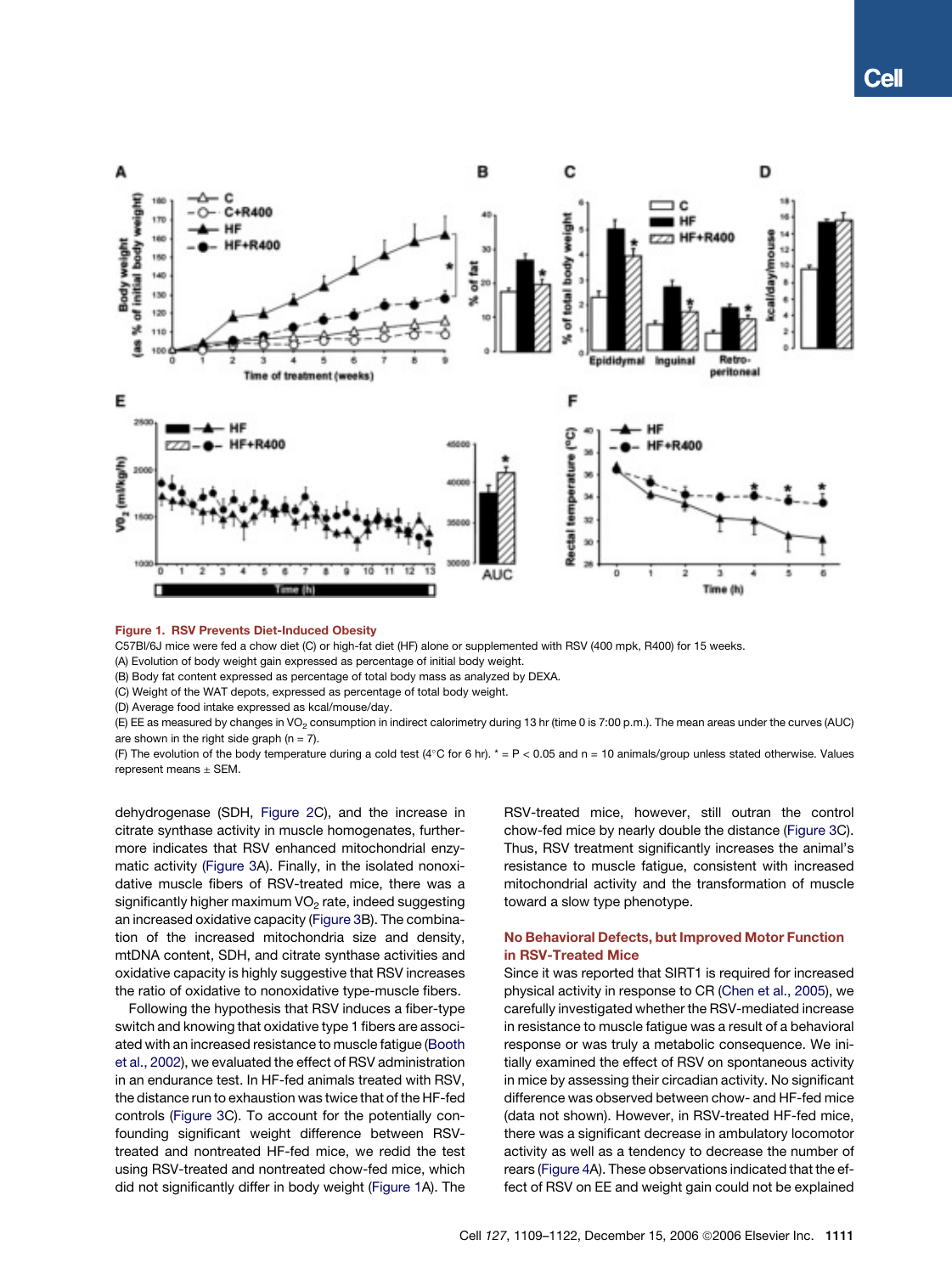

## Figure 2. RSV Increases Mitochondrial Activity in the BAT and Muscle

(A and B) Transmission electronic microscopy (magnification of 20,000) image and corresponding quantification of mitochondria size in BAT (A) and nonoxidative fibers of gastrocnemius muscle (B) from RSV-treated (HF+R400) and nontreated HF-fed animals. Arrows indicate the position of mitochondria (M) and lipid droplets (L), and the inset shows the schematic organization of muscle fiber anatomy. Quantification was performed on 2 animals/group and is expressed relative to HF controls.

(C) SDH staining of gastrocnemius and soleus muscle from RSV-treated and nontreated HF-fed animals.

(D) mtDNA copy number of gastrocnemius muscle, BAT, and liver from RSV-treated and nontreated HF-fed mice (n = 4 animals/group). Values rep $r$ esent means  $+$  SFM

by an increase in spontaneous activity. In fact, the reduced level of activity in RSV-treated mice is in line with the decrease in resting heart rate (Figure 4B). Cardiodetrimental effects are, however, not suspected due to the lack of significant effect of RSV on blood pressure (Figure 4C), various echocardiography parameters (data not shown), PGC-1 activity (see below), and cardiac gene expression (Figure S3).

To discount the potential of central nervous system (CNS)-mediated behavioral effects and to determine the effect of RSV treatment on other motor abilities, we evaluated anxiety and sensorimotor function. No significant effects were observed between RSV-treated and nontreated HF-fed mice on anxiety, as evaluated by open field (Figure 4D), light/dark box (Figure 4E), and elevatedplus-maze tests (Figure 4F). The absence of a difference between RSV-treated and nontreated HF-fed mice in pain sensitivity, as measured in the hot-plate test (data not shown), also discounted the possibility that fatigue resistance might be due to altered pain sensitivity. Interestingly, as compared to nontreated HF-fed mice, the RSVtreated mice displayed increased muscle strength (Figure 4G) and markedly improved motor coordination and traction force as revealed in the rotarod (Figure 4H) and string tests (Figure 4I). These tests support the data obtained in the exercise test and suggest that RSV may improve neuromuscular function.

# RSV Reprograms Muscle Gene Expression

To make the molecular connection between RSV treatment and the apparent myofiber remodeling, we profiled the expression of  $\pm 40,000$  genes by microarray analysis. As the coordination of muscle plasticity is a complex event, composed of many small but cumulatively significant changes, we used a gene-set enrichment analysis (GSEA) to look for coordinate expression within treated samples of a priori-defined groups of genes (Mootha et al., 2003; Subramanian et al., 2005). Genes were ranked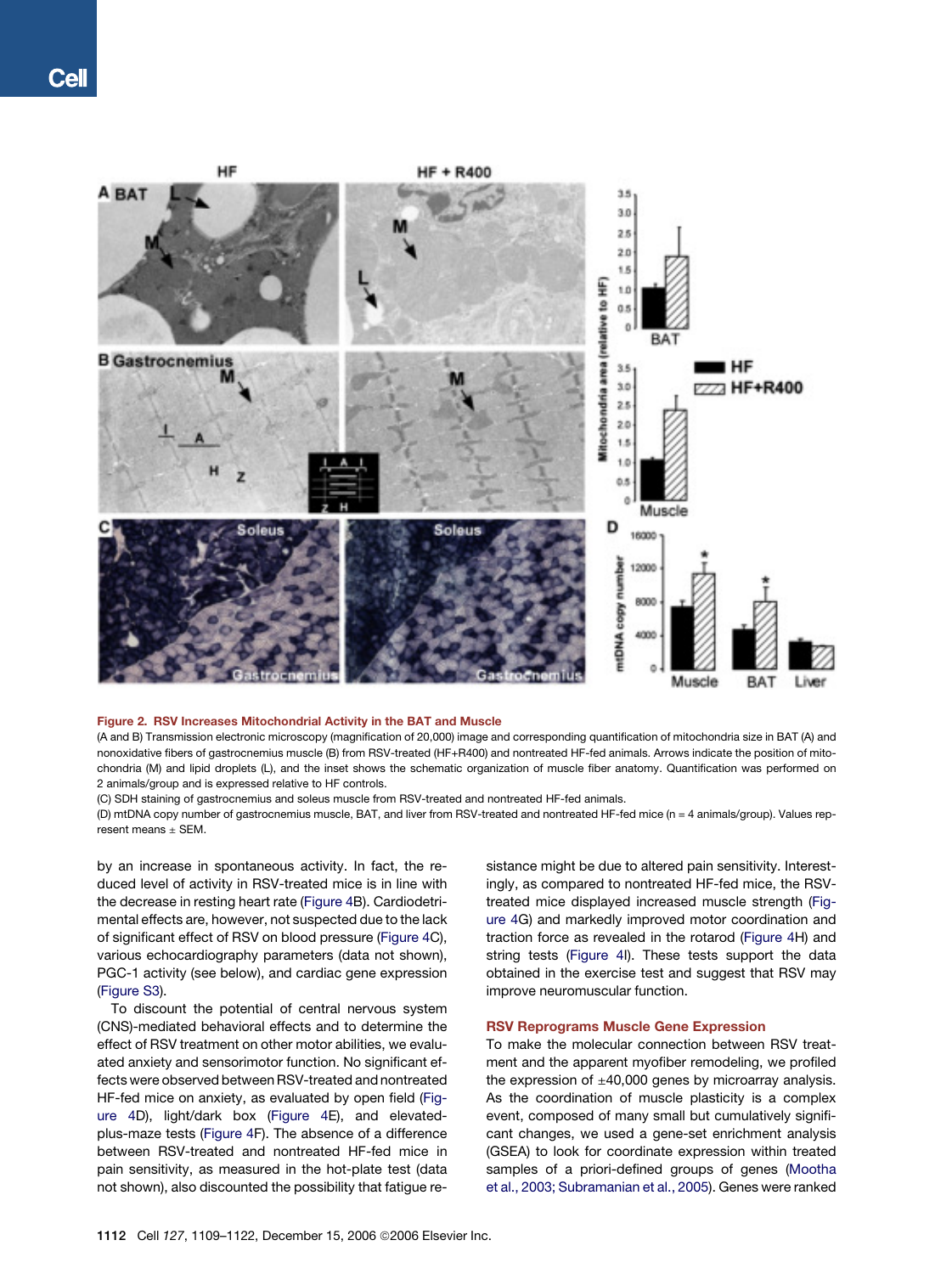

#### Figure 3. Enhanced Oxidative Capacity and Endurance in RSV-Treated Mice

(A) Activity of the citrate synthase, as measured in homogenates of gastrocnemius fibers isolated from RSV-treated (HF + R400) and nontreated  $HF-field$  mice.  $N = 3$  animals/group, and values are expressed relative to control.

(B) Maximum VO<sub>2</sub> consumption in isolated gastrocnemius fibers measured ex vivo. N = 5 animals/group.

(C) The effect of RSV on endurance, as measured by an exercise test. Individual animal performances (graphs on the left) as well as the average distance run until exhaustion (graphs on the right) are presented for animals treated with HF or HF + R400 (top) or chow diet (C) or chow diet and RSV at 400 mpk (C + R400) (bottom). N =  $\sim$ 8 animals/group. \* = P < 0.05. Values represent means  $\pm$  SEM.

according to their correlation to RSV treatment, and then the position of each gene-set member was identified, and a maximum enrichment score (MES) for each gene set was calculated. Amongst the top 30 gene sets, which were significantly enriched in RSV-treated mice, were ribosomal mRNA processing, striated muscle contraction, electron transport chain, OXPHOS, and ATP synthesis (Table S1). Three representative GSEA-scoring plots and their corresponding heat maps are shown (Figure 5A). Of particular note is their increase in gene expression under RSV treatment. Individual genes in the enriched pathways were related to muscle contraction (e.g., troponins) as well as enhanced oxidative metabolic status, including components of the respiratory apparatus (e.g., NDUFB8), oxidative enzymes (e.g., CoxVa), and ATPases (e.g., ATP5G3). These could provide a slow but stable, long-lasting supply of ATP, which would explain the increased muscle endurance associated with RSV. In addition, sets of genes supporting organelle biogenesis such as those encoding RNA-processing enzymes and ribosomal subunits were also enriched (Figures 5 and S2). Thus, this global molecular fingerprint of RSV identified coordinated changes in the expression of groups of genes functionally involved in mitochondrial biogenesis and function underpinning the enhanced oxidative capacity of the muscle.

To further evaluate the hypothesis that mitochondrial activity was affected by RSV treatment, we measured the expression of PGC-1 $\alpha$  and several of its targets by Q-RT-PCR in gastrocnemius muscle. PGC-1a mRNA was significantly induced upon RSV treatment, which also translated into an increase in PGC-1 $\alpha$  protein (Figures 5C and 5D). We also noted an increase in PGC-1 $\beta$ , which has several overlapping functions with that of PGC-1 $\alpha$  in inducing genes related to OXPHOS (Lin et al., 2002c). The estrogen-related receptor  $\alpha$  (ERR $\alpha$ ), which mediates many of the downstream effects of activated PGC-1 $\alpha$  on mitochondrial function and is itself a target of PGC-1a (Huss et al., 2002; Schreiber et al., 2003; Schreiber et al., 2004; Tcherepanova et al., 2000), was markedly increased by RSV, as was the ERRa/PGC-1 target, nuclear respiratory factor-1 (NRF-1) (Mootha et al., 2004; Patti et al., 2003). Mitochondrial transcription factor A (Tfam), a nuclear encoded mitochondrial transcription factor that is indispensable for the expression of key mitochondrialencoded genes (Larsson et al., 1998) and a target of NRF-1, was also increased. In addition to the transcription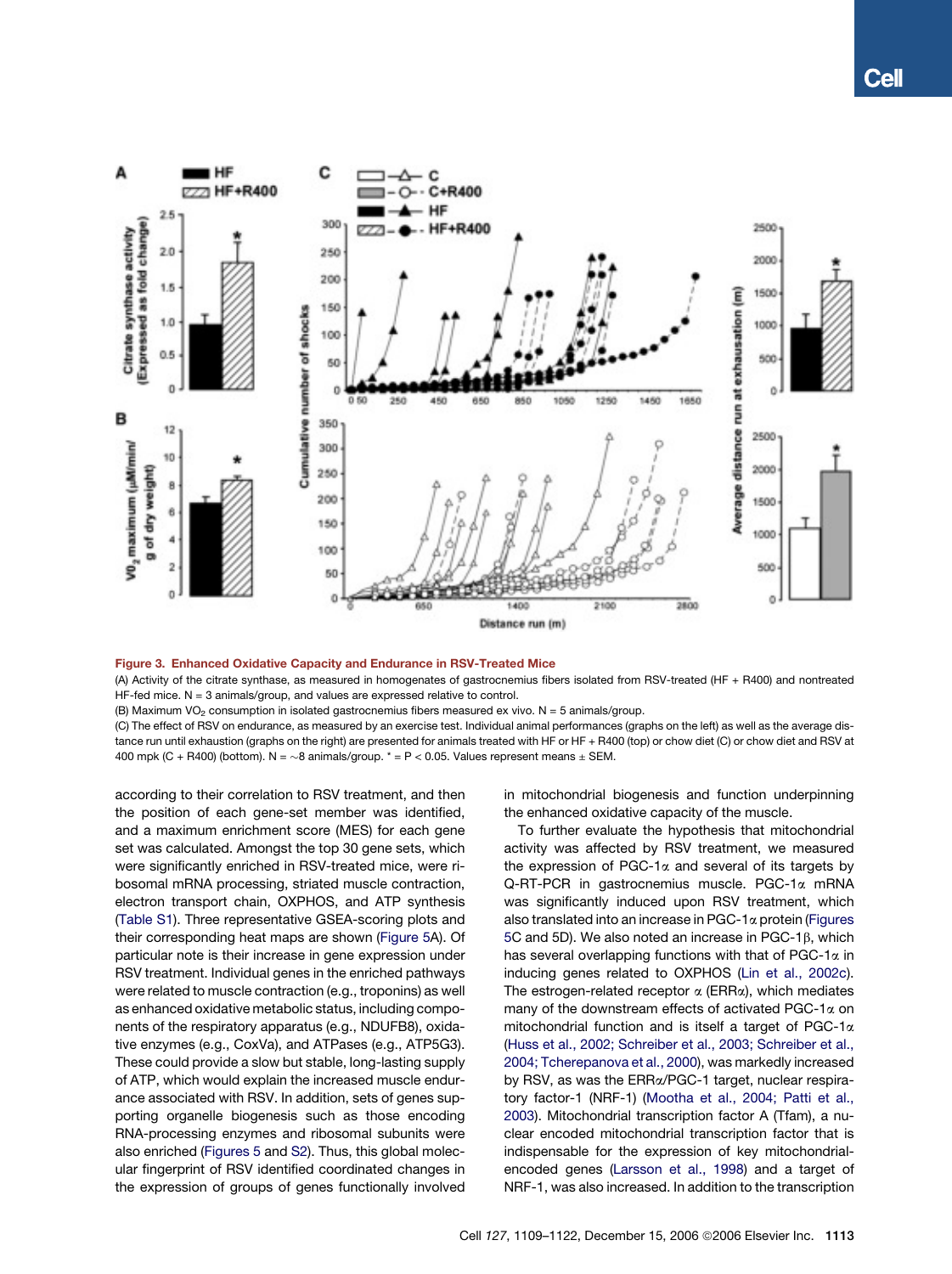

Figure 4. The Increase in Endurance and EE by RSV Is Not Explained by Increased Spontaneous Locomotor Activity or Altered Behavior

C57Bl/6J mice were fed an HF diet or HF diet and RSV 400 mpk (HF + R400). N = 8–10 animals/group.

(A) Circadian activity, measured as the total ambulatory locomotor activity (top graph) and the number of rears (bottom graph). The mean AUC are shown on the right.

(B and C) Heart rate as beats/min (B) and blood pressure in mm Hg (C).

(D–I) Behavior tests to evaluate mouse anxiety, including open field (D), light/dark box (E) and elevated-plus-maze (F), and sensorimotor function, including grip strength (G), rotarod (H), and string test (I).  $* = P < 0.05$ . Values represent means  $\pm$  SEM.

factors, an array of additional downstream targets of PGC-1 $\alpha$  (Lin et al., 2005), including genes involved in fatty-acid oxidation (medium chain acyl-CoA dehydrogenase, MCAD), uncoupling, and protection against ROS (uncoupling protein 3, UCP-3), and fiber-type markers (myoglobin and troponin 1) were induced by RSV.

As predicted from the electron microscopy and the cold test results, we noted a significant increase in gene expression in pathways related to energy homeostasis (Figure S3A) in BAT. PGC-1a, peroxisome proliferator-activated receptor  $\alpha$  (PPAR $\alpha$ ), and UCP-1 mRNA levels were all induced by RSV. Like  $ERR\alpha$ , PPAR $\alpha$  induces genes that facilitate  $\beta$ -oxidation of fatty acids (Schoonjans et al., 1997), and UCP-1 is largely responsible for the uncoupling of respiration from ATP synthesis resulting in the production of heat in the BAT (Ricquier, 2005). Interestingly, however, mitochondrial changes were not evident in the heart, as reflected by a lack of changes in gene expression of  $PGC-1\alpha$  and related target genes (Figure S3B), which corroborates the insignificant effects on heart physiology. We also surveyed the liver and found no changes in expression of gluconeogenic genes but a tendency for increased expression in genes related to OXPHOS (Figure S3B).

## RSV Induces PGC-1a Activity through SIRT1

In spite of the RSV-mediated induction in PGC-1 $\alpha$  mRNA and protein expression (Figure 5D), PGC-1 $\alpha$  can also be regulated at the posttranslational level, as modifications, such as acetylation, significantly impact on its activity (Rodgers et al., 2005). Therefore, we compared PGC-1a acetylation in gastrocnemius muscle, BAT, and heart between mice that were fed an HF diet in the presence or absence of RSV (Figure 6A). In gastrocnemius muscle and BAT, we observed that the ratio of acetylated nuclear PGC-1 $\alpha$  to total nuclear PGC-1 $\alpha$  protein was significantly decreased in RSV-treated mice, suggesting that PGC-1a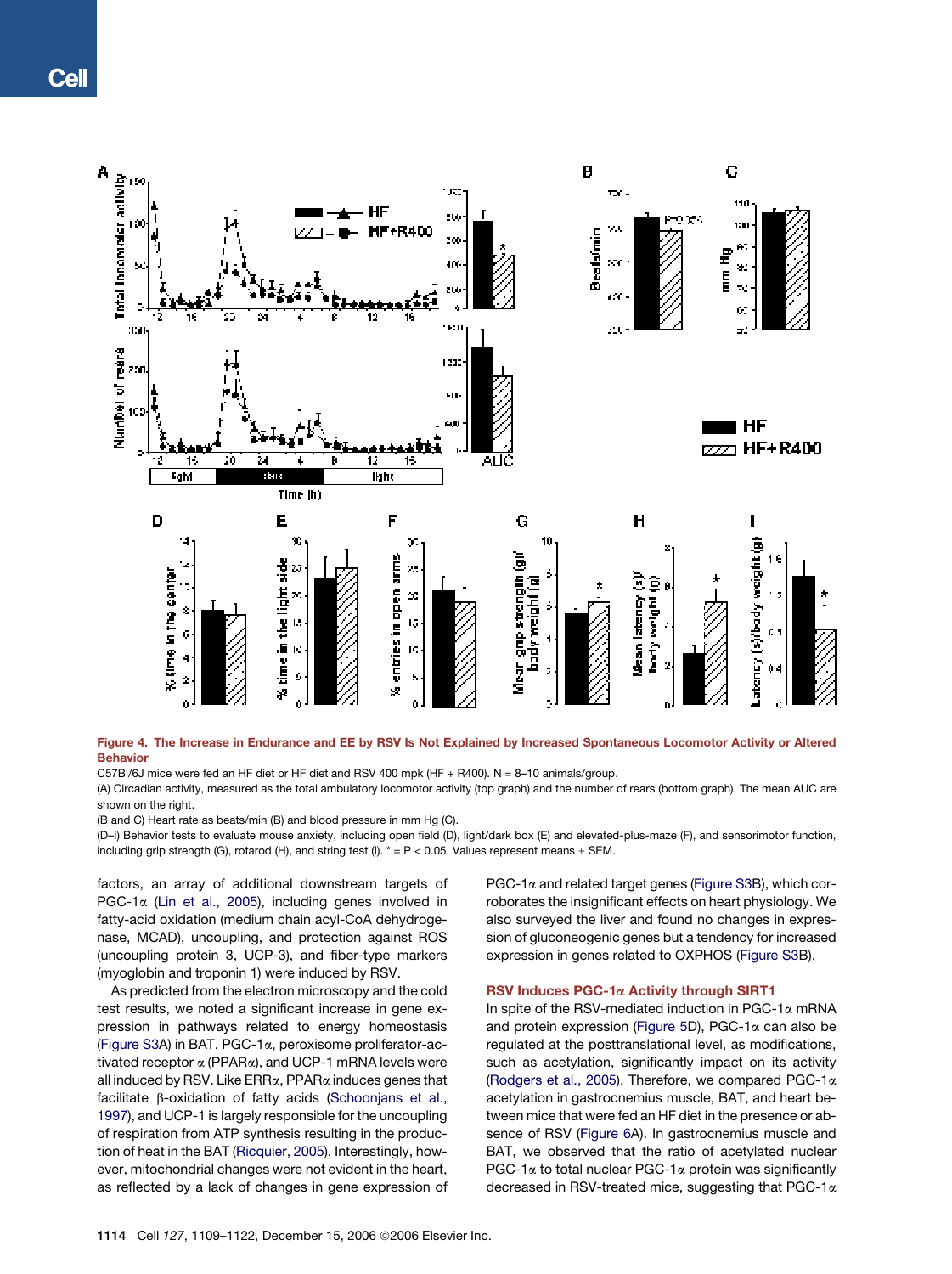

## Figure 5. The Gene-Expression Profile of Skeletal Muscle from RSV-Treated Mice Is Enriched in Pathways Related to Mitochondrial Biogenesis and Function

(A) Gene-set enrichment analysis (GSEA) of gene-expression profile in gastrocnemius muscles isolated from HF-fed male C57Bl/6J mice treated with or without RSV (400 mpk, HF + R400). N = 5 animals/group. Three plots are shown where the FDR was <10% for both oxidative phosphorylation pathway and electron transport chain and <33% for striated muscle contraction. The top part of each plot shows the progression of the running enrichment score and the maximum peak therein. The middle part shows the genes in the gene set as ''hits'' against the ranked list of genes. The lower part shows the histogram for the ranked list of all genes in the expression data set. See Experimental Procedures and Results for more detailed description.

(B) The corresponding heat maps show the expression values for the top subset of genes of each pathway, which contributes most to the enrichment score in the five mice of each group. Results are transformed into colors, where red indicates a high and blue a low expression value.

(C) Relative mRNA expression levels of key genes related to mitochondrial function as measured by Q-RT-PCR in the gastrocnemius muscle of HF or HF + R400 mice. N=5-6 animals/group. Data represent mRNA levels relative to cyclophilin and are given as means  $\pm$  SEM.

(D) Quantification and representative western blot of PGC-1 protein in nuclear extracts from the gastrocnemius muscle of RSV treated and nontreated HF fed animals. Values represent arbitrary density units  $\pm$  SEM (n = 3 animals/group), and actin serves as loading control. \* = P < 0.05.

activity was also increased (Figure 6A). In contrast, no effect on PGC-1a acetylation was observed in heart of the RSV-treated HF mice (Figure 6A), indicating a certain tissue specificity in RSV's effects.

To test whether RSV's effects on mitochondrial function are mediated by SIRT1 and PGC-1 $\alpha$ , we coinfected C2C12 myotubes with an adenovirus expressing PGC- $1\alpha$ , together with either a specific short hairpin RNA (shRNA) directed against SIRT1 or a control shRNA. This strategy effectively reduced endogenous SIRT1 levels while still maintaining high PGC-1 $\alpha$  expression (Figure 6B, top panel). Importantly the knockdown of the SIRT1 protein largely blocked the RSV-induced increase in MCAD, cytochrome C (CytC), and ERRa expression, (Figure 6B, bottom panels). This experiment also demonstrated the dependence of RSV's effect on PGC-1a, since no significant increases in mRNA expression of CytC, MCAD, or ERRa were observed in RSV-treated C2C12 cells in the absence of PGC-1a (Figure 6B).

To further consolidate our hypothesis that SIRT1 deacetylates and hence activates  $PGC-1\alpha$ , we compared the efficacy of RSV to induce gene expression in cells infected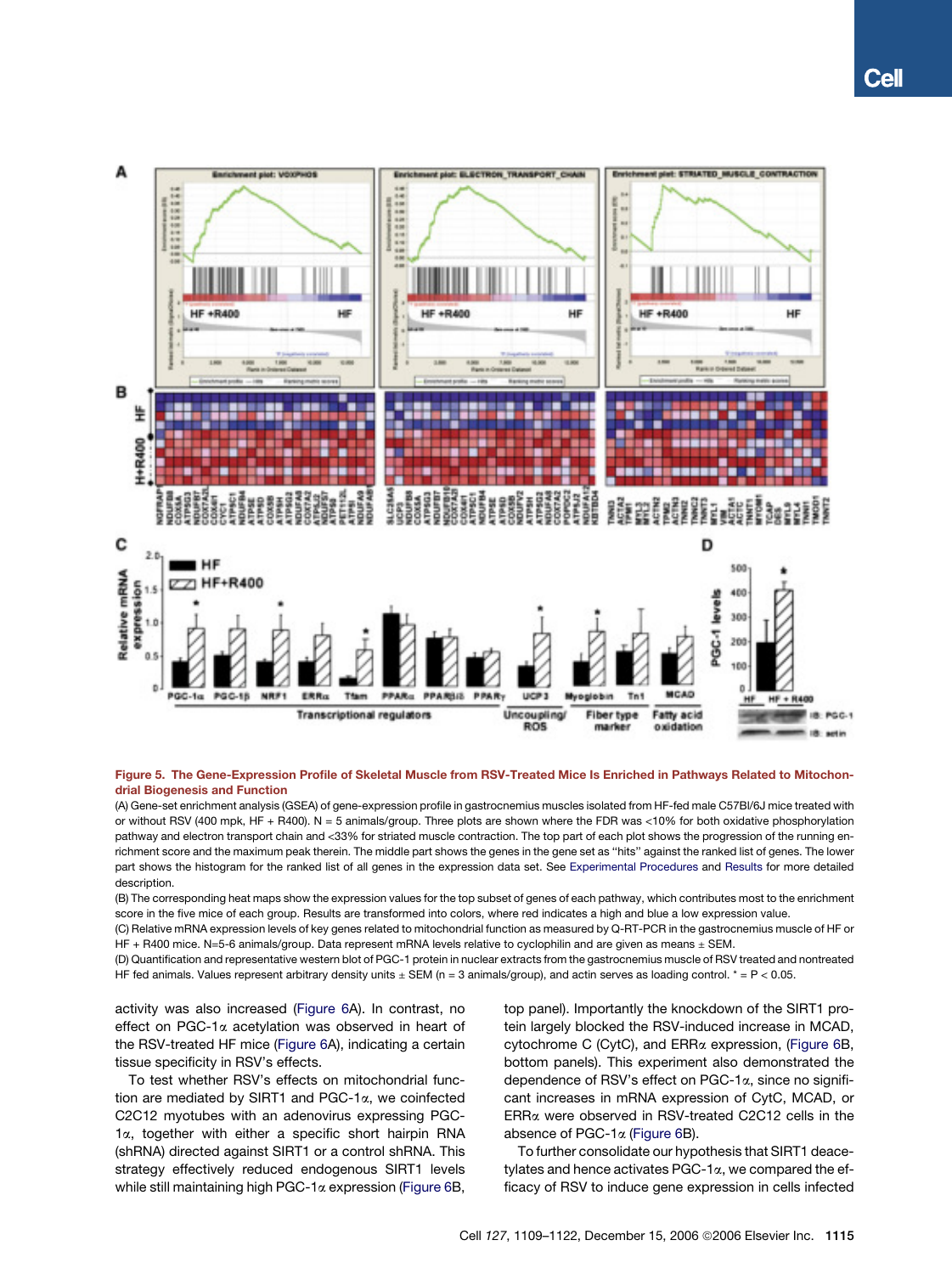

## Figure 6. Muscle PGC-1 $\alpha$  Is a Molecular Target of RSV In Vivo

(A) Representative western blots and quantification showing the relative amount of acetylated versus total PGC-1 protein, for gastrocnemius muscle, BAT, and heart. PGC-1 was immunoprecipitated (IP) from nuclear extracts and then immunoblotted with either an antiacetylated lysine antibody to determine the extent of PGC-1 acetylation (Ac-Lys) or a PGC-1 antibody to determine the total amount of PGC-1. N > 3 animals/group.

(B and C) C2C12 myotubes were coinfected with an adenovirus expressing either PGC-1a (Ad-PGC-1) or GFP and a SIRT1 shRNA or a control shRNA or a PGC-1a acetylation mutant (Ad-R13). Following 24 hr incubation with DMSO or RSV (R, 50 µM), cells were harvested for protein and RNA extraction. A representative western blot showing the protein expression levels of PGC-1 (wild-type or acetylation mutant) and SIRT1 in these cells is shown. Tubulin was used as a loading control. The mRNA expression levels of ERRa, CytC, and MCAD were determined by Q-RT-PCR. Values represent the mRNA levels relative to the housekeeping gene  $36B4$ ,  $* = P < 0.05$ .

(D) SIRT1<sup>-/-</sup> and SIRT<sup>+/+</sup> MEFs were infected with Ad-PGC-1 and treated with DMSO or RSV (R 50 µM) for 24 hr. PGC-1 was immunoprecipitated from lysates with a flag M2 antibody. Acetylated PGC-1 (Ac-Lys) was revealed by an antiacetylated-lysine antibody and total PGC-1 levels by an HA antibody. A representative western blot is shown and the quantification of the ratio of acetylated to nonacetylated PGC-1, n = 2 animals/group. (E) Gene-expression levels are as measured in SIRT1<sup>-/-</sup> and <sup>+/+</sup>MEFs following a 24 hr incubation with either DMSO or RSV (R, 50 µM). mRNA levels are relative to the 36B4 gene,  $* = P < 0.05$  (n = 3). n.d. = not detected. Values represent means  $\pm$  SEM.

with an adenovirus that either encoded the wild-type (WT) PGC-1 $\alpha$  or the R13-PGC-1 $\alpha$  protein in which 13 of the potential lysine acetylation sites were mutated into arginine (Rodgers et al., 2005) (Figure 6C). Since the capacity for acetylation is impaired for the R13-PGC-1 $\alpha$  protein, it was no surprise that expression of the R13-PGC-1 $\alpha$  mutant alone induced the PGC-1 $\alpha$  target genes, ERR $\alpha$ , CytC, and MCAD, to a higher level as compared to WT PGC-1a. Importantly, addition of RSV failed to further induce the expression level of these  $PGC-1\alpha$  target genes in the R13-PGC-1a infected C2C12 cells (Figure 6C), which is in sharp contrast to cells infected with WT  $PGC-1\alpha$  and consistent with the dependence of RSV on

SIRT1-mediated deacetylation of PGC-1 $\alpha$  to activate PGC-1a transcriptional programs.

Finally, we sought in vivo support for the dependency of RSV effects on SIRT1 by using mouse embryonic fibroblasts (MEFs) isolated from SIRT1<sup>+/+</sup> and SIRT<sup>-/-</sup> mice (Chua et al., 2005). In contrast to WT MEFs, in SIRT1<sup>-/-</sup> MEFs, RSV did not decrease PGC-1 acetylation (Figure 6D), and there was no significant effect of RSV on expression of CytC, MCAD, and  $PGC-1\alpha$  (Figure 6E), results entirely consistent with the crucial role of SIRT1 in mediating RSV's activity. The demonstration that RSV treatment results in deacetylation of PGC-1 $\alpha$  and modulation of the expression of PGC-1 $\alpha$  target genes in the muscle and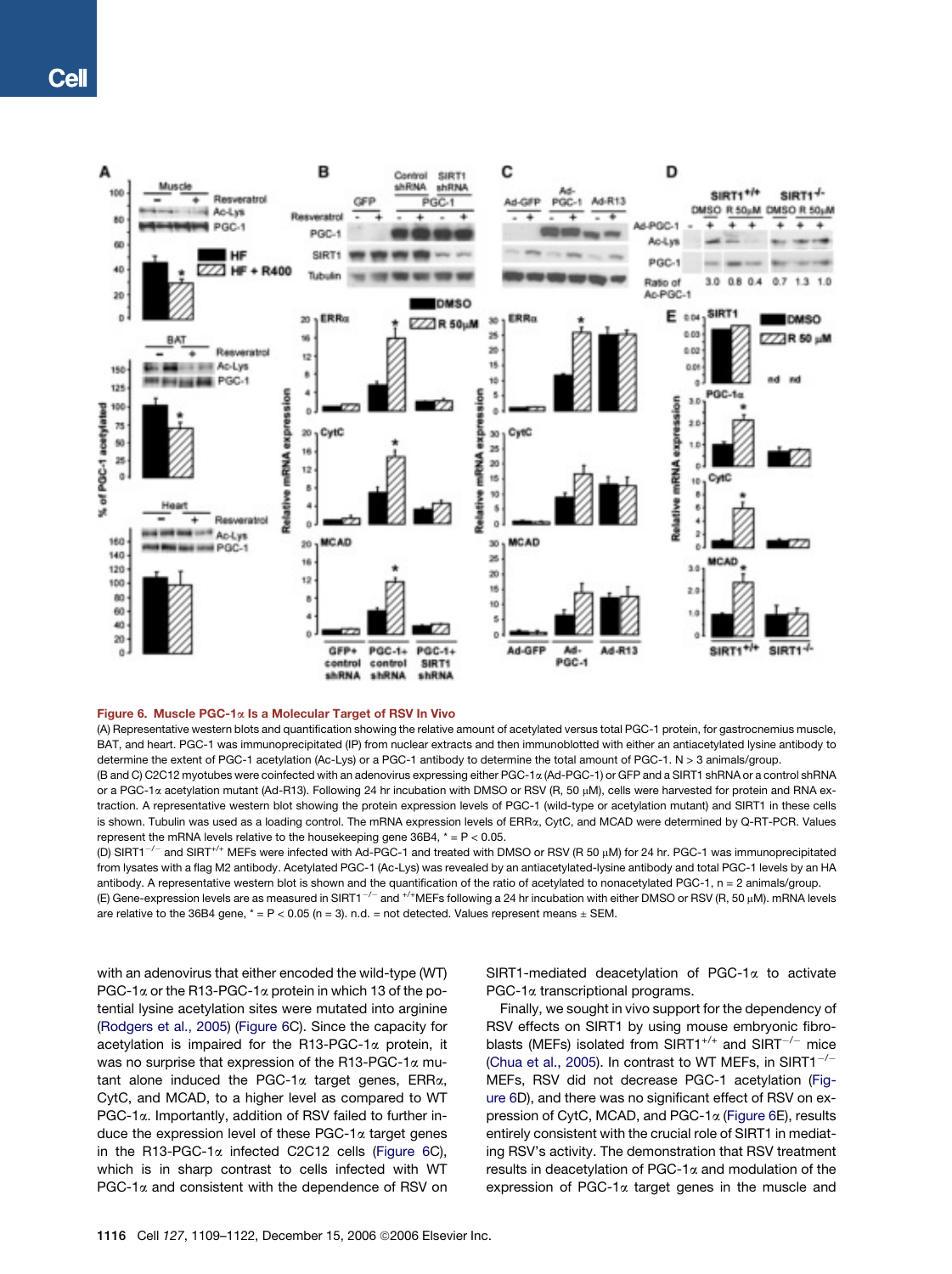

#### Figure 7. RSV Increases Insulin Sensitivity and the Association of the Sirt1 gene with Energy Expenditure in Humans

(A) Average glucose, insulin, and lipid levels in HF-fed C57Bl/6J mice treated with or without RSV (HF + R400) for 16 weeks. N = 8-10 animals/group. (B) Evolution of the glucose infusion rate (GIR) during the hyperinsulinemic euglycemic clamp on C57Bl/6J mice treated with chow (C) or HF diet or  $HF + R400$ . N = 4 animals/group. The average GIR at clamp is shown in the bar graph.

(C and D) Eight week-old male KKAy mice were treated with HF diet or HF diet plus RSV at a dose of 400 mpk (HF+R400) for 8 weeks. N = 5 animals/ group. OGTT was performed, and the AUCs are shown in the inset bar graph (C). Fasting (12 hr) and nonfasting plasma glucose in KKAy mice treated with HF or HF + R400 (D). Values represent means  $\pm$  SEM.  $* = P < 0.05$ .

(E) The association of SNPs of the *Sirt1* gene with EE as measured in normal weight offspring of probands with type 2 diabetes (n = 123). \*LBM, lean body mass, \*\* EE, energy expenditure mean ± SD, p values adjusted for age, gender, and familial relationship.

BAT (Figure 6A), in combination with the absence of an effect of RSV on gene expression, when SIRT1 expression is reduced or eliminated (Figures 6B and 6E) and/or when the acetylation sites specifically targeted by SIRT1 were mutated in PGC-1 $\alpha$  (Figure 6C), is highly suggestive that RSV relies to a large extent on SIRT1 activation and PGC-1 deacetylation to achieve its effects on PGC-1adependent gene expression in vivo.

# Improved Insulin Sensitivity in RSV-Treated Mice

Since genomic profiling of human diabetic muscle revealed a coordinated decrease in expression of genes related to OXPHOS (Mootha et al., 2003), we determined whether the effects of RSV on mitochondrial metabolism translated into changed insulin sensitivity. Although fasting glucose levels were not altered by RSV, fasting insulin levels were significantly reduced, suggesting an insulin sensitization (Figure 7A). We thus performed a hyperinsulinemic euglycemic clamp study in these mice. In line with the fact that diet-induced obesity decreases insulin sensitivity, a significant decrease in the glucose infusion rate (GIR) was observed in HF compared to chow-fed mice (Figure 7B). Importantly, however, the GIR in RSV-treated HF mice was significantly higher as compared to HF control animals, indicating that RSV improves insulin sensitivity in a diet-induced obesity model (Figure 7B). No major impact on blood lipid levels was observed after RSV (Figure 7A). We also assessed the effects of RSV in a genetic mouse model of diabesity, the KKAy mouse. KKAy mice were treated with an HF diet without or with RSV (at 400 mpk for 10 weeks). Although in this model RSV did not significantly affect weight gain, glucose tolerance,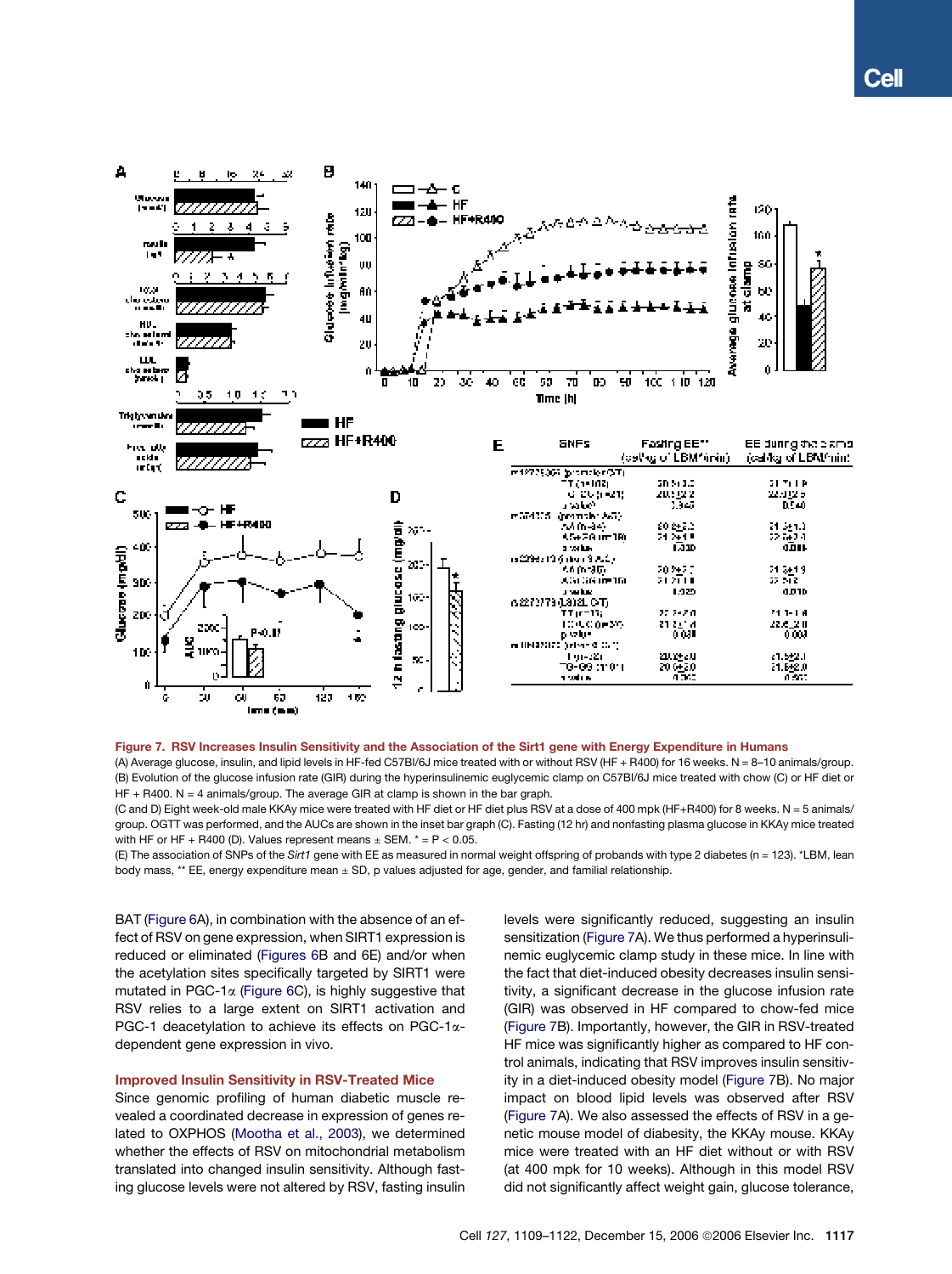as assessed by an oral glucose tolerance test (OGTT, 2 g glucose/kg), was significantly improved by RSV (Figure 7C). This was paralleled by a significant decrease in fasting glucose levels, suggesting that RSV possesses intrinsic antidiabetic effects that are independent of its effects on body weight (Figure 7D).

# Genetic Variation in the Human Sirt1 Gene Is Associated with EE

To determine whether common alleles in *Sirt1* might contribute to heritable phenotypic variation in EE in humans, we investigated the effects of five genetic variants in the *Sirt1* gene on EE as profiled in a cohort of healthy, normal-weight (body mass index < 26.0 kg/m<sup>2</sup>), nondiabetic offspring of type 2 diabetic patients (Ferrannini et al., 1988). Three out of five SNPs tested (i.e., rs3740051 [promoter A/G], rs2236319 [intron 3 A/G], and rs 2273773 [L332L C/T]) were significantly associated with whole body EE as evaluated either during fasting or during a hyperinsulinemic clamp (Figure 7E). These data indicate that in humans, *Sirt1* genetic polymorphisms covary with the degree of EE, which provides an independent genetic argument that bolsters the direct involvement of SIRT1 in modulating EE that we uncovered by manipulating its activity pharmacologically with RSV in mice.

# **DISCUSSION**

Our data demonstrate that the SIRT1 activator, RSV, induces PGC-1a activity by facilitating SIRT1-mediated deacetylation. The effects of RSV on PGC-1a target gene expression were dependent on the presence of the WT PGC-1 $\alpha$  protein and were lost in cases where the acetylation sites in PGC-1 $\alpha$  that are targeted by SIRT1 were mutated or when SIRT1 expression was disrupted in either C2C12 myotubes by RNAi or in MEFs isolated from SIRT1 deficient mice. The effects of RSV were seen in both muscle and BAT and resulted in an increase in mitochondrial function, which translated into an increase in EE, improved aerobic capacity, and enhanced sensorimotor function. Importantly, mice on an HF diet were consequently protected from the development of obesity and remained insulin sensitive when they were treated with RSV. Our observations therefore extend the function of the SIRT1-  $PGC-1\alpha$  axis beyond control of liver gluconeogenesis (Rodgers et al., 2005) to adaptive thermogenesis in the BAT and muscle function. Although most of our conclusions are based on cellular studies and pharmacological interventions in mice, the novel association between genetic variations in the *Sirt1* gene and energy homeostasis in man reveals a significant place for our work in the context of human pathophysiology.

In the BAT, RSV treatment induced striking mitochondrial morphological changes and also increased UCP-1 expression levels and thus poised the mitochondria for uncoupling of respiration (Puigserver et al., 1998). This effect is consistent with the observed increase in cold tolerance and goes a long way in explaining their increase in EE and resistance to weight gain. Surprisingly, though, we did not observe similar changes in mitochondrial biogenesis by RSV in the heart, despite the coexpression of PGC-1 $\alpha$  and SIRT1 (Figure S3). PGC-1 $\alpha$  expression,  $PGC-1\alpha$  acetylation, and heart function were not altered by RSV. As cardiac-specific PGC-1a overexpression in mice ultimately results in cardiomyopathy and death (Lehman et al., 2000), the absence of an effect of RSV on mitochondrial biogenesis in the heart is interesting. Although in the liver, changes in expression of genes related to OXPHOS showed a tendency to increase, other known PGC-1 target genes related to gluconeogenesis were unaffected by RSV. Therefore, we suspect that cell-specific associations between PGC-1 $\alpha$  and other transcription factors or cofactors may exist to modulate tissue-specific transcriptional consequences of RSV.

A striking feature of the myofiber is its ability to transform and remodel in response to environmental demands (Booth et al., 2002). The most notable is exercise training, which transforms the metabolic status of the myofiber to one of increased oxidative metabolism and switches the fiber from one of a fast twitch type 2 to a slow twitch type 1 (Booth et al., 2002). In this study, RSV treatment of HF-fed mice induced a similar myofiber remodeling but in the absence of increased physical activity. The myofibers from RSV-treated mice were enriched in mitochondria, exhibited enhanced oxidative capacity, and displayed a higher resistance to fatigue because of the concerted activation of a genetic program geared for aerobic metabolism. Although we were unable to prove that these progressive changes in oxidative capacity by RSV lasted long enough to induce a complete type 1 fiber transformation, we did see advanced improvement in motor function, which is a component of the integrated physiological response required to improve exercise performance. Comparable changes in muscle fiber types have been recapitulated in genetically engineered mouse models that trigger calcium regulatory pathways (Wu et al., 2002), mimic PPAR $\beta$ / $\delta$  activation (Wang et al., 2004), or enhance PGC-1 $\alpha$  activity (Lin et al., 2002a). The fact that RSV induces a muscle fiber type switch in the absence of genetic engineering underscores its powerful pharmacological activities. RSV could hence be viewed as a performance-enhancing drug, which, in contrast to other pharmacological mediators, such as anabolic steroids, improves performance by changing myofiber specificity rather than by increasing muscle mass.

Different cells and tissues have distinct sensitivities and requirements of mitochondrial function. Neurons appear particularly vulnerable to mitochondrial dysfunction, as testified by the many neurodegenerative diseases, including Alzheimer's and Huntington's diseases, which have been associated with abnormal mitochondrial activity and dynamics (Chan, 2006). Interestingly, we noted a significant improvement in motor coordination and traction force, as well as enhanced aerobic performance, in RSVtreated mice, suggesting a potential beneficial neuronal effect of RSV. In the brain, PGC-1 $\alpha$  deficiency in mice leads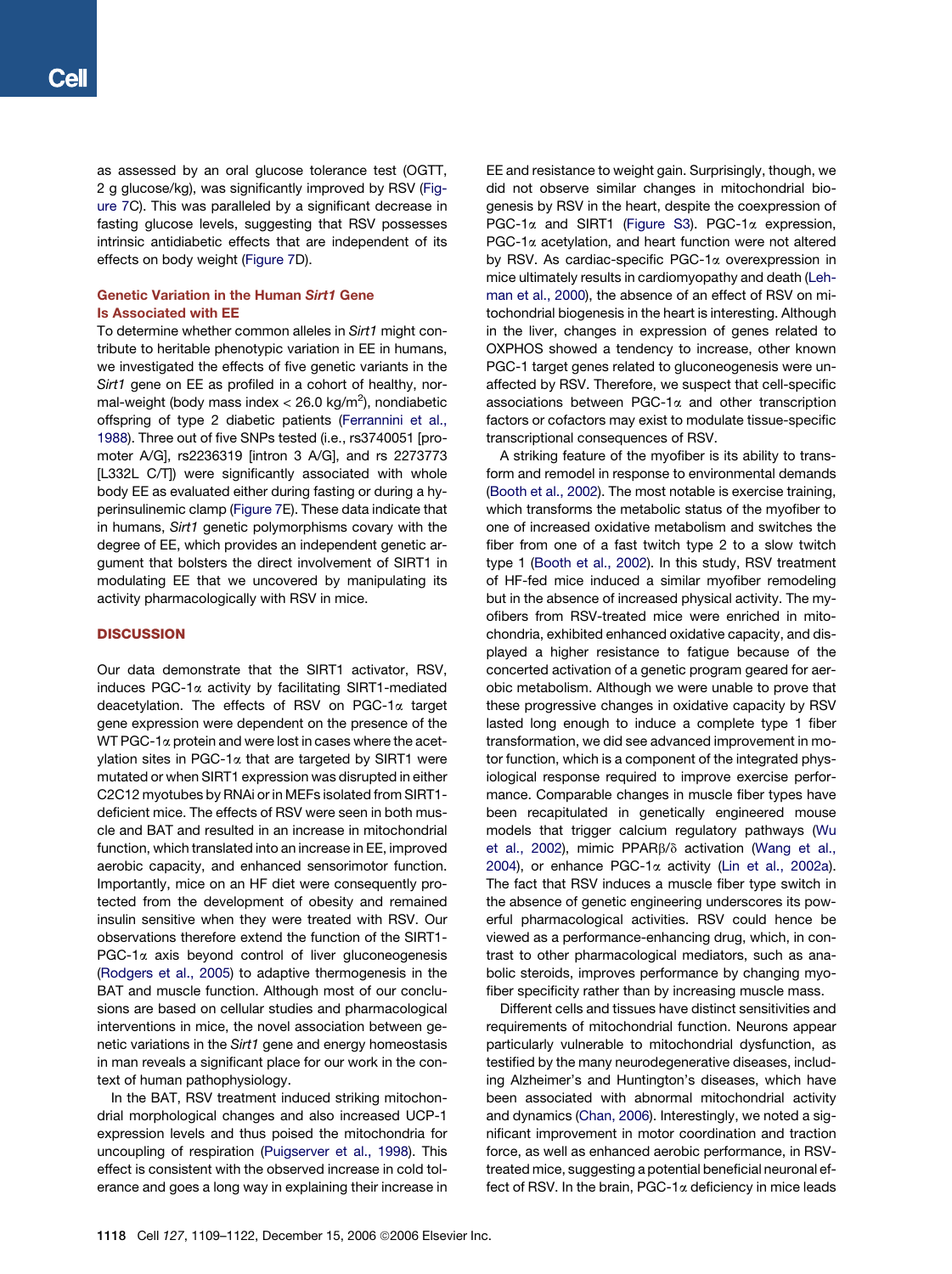to certain behavioral abnormalities, including profound hyperactivity with neurodegeneration, reminiscent of Huntington's disease (Leone et al., 2005; Lin et al., 2004). Interestingly, we noted a significant decrease in spontaneous locomotor activity in RSV-treated mice, which is converse to the hyperactive phenotype of the PGC-1 $\alpha^{-/-}$  mice, thus pointing once more to a potential connection between mitochondrial activation and PGC-1 $\alpha$ , this time in the CNS. In fitting with these potential neuroprotective effects has been the recent observations that RSV rescued neuronal dysfunction induced by the polyglutamine tracts in the Huntington protein in *C. elegans* (Parker et al., 2005) and significantly delayed the age-dependent decay of locomotor activity and cognitive performances in the short-lived vertebrate, *N. furzeri* (Valenzano et al., 2006). A potential connection with SIRT1 becomes apparent in the remarkable protection against axonal degeneration afforded by SIRT1 activation in the Wallerian degeneration slow mice, an effect that can be reproduced in vitro on dorsal root ganglion cultures by RSV (Araki et al., 2004).

Mitochondrial function can impact on whole-body metabolism. This is most evident in the muscle, a metabolically flexible tissue that switches between carbohydrate and lipid as substrates in order to meet the energy demands (Kelly and Scarpulla, 2004). Indeed, impaired mitochondrial function that directs fatty acids toward storage, as opposed to oxidation, may contribute considerably to intramyocellular lipid accumulation, which has been linked to insulin resistance in obesity and type 2 diabetes in humans (Patti et al., 2003; Petersen et al., 2004; Virkamaki et al., 2001). In line with this, RSV significantly improved both muscle oxidative capacity and sensitivity to insulin in HF-fed mice. Although the RQ, reflective of wholebody substrates use, was unchanged under RSV treatment, gene-expression analysis in the gastrocnemius supported an increase in fatty-acid oxidation since MCAD (Figure 5C) expression was increased and glucose utilization reduced as PDK4 levels were increased (data not shown) (Kim et al., 2006). Complimenting the effects on tissues metabolizing fat, such as muscle and BAT, was the effect of RSV on storage tissues such as WAT, where it reduced both fat pad mass and adipocyte size. Consistent with such wide-spread effects of RSV on fat and muscle was the previous work showing increased fat mobilization by genetically manipulating SIRT1 activity (Picard et al., 2004), as was the capacity of SIRT1 to modulate muscle-cell differentiation (Fulco et al., 2003).

Admittedly, RSV is reported to have pleiotropic properties, including the activation of signaling pathways involving AMPK, thyroid hormone, and estrogen (Baur and Sinclair, 2006; Baur et al., 2006). However, in the muscle-microarray analysis, we did not observe enrichment of gene expression in pathways related, for example, to estrogen or thyroid signaling. Together, with our data demonstrating that the muscle gene-expression changes are critically dependent on the presence of SIRT1, our data confirm the fact that SIRT1 is the main target of RSV's metabolic actions (Howitz et al., 2003). At this point, we cannot determine whether PGC-1 $\alpha$  is the only target of RSV-activated SIRT1. However, evidence supporting the importance of PGC-1 $\alpha$  in mediating effects of RSV on mitochondrial gene expression in muscle cells is the fact that RSV's effects were not observed unless the wild-type PGC-1 $\alpha$ protein was overexpressed and that these effects are lost in cases where the acetylation sites, targeted by SIRT1, were mutated in PGC-1a. Furthermore, the effects of RSV in the muscle and BAT recapitulate those observed by stimulating PGC-1 $\alpha$  activity and are hence consistent with the convergence between SIRT1 and PGC-1 $\alpha$  activation described in the hepatocyte (Rodgers et al., 2005). Despite this, we cannot exclude unequivocally that PGC- $1\alpha$  is the sole target of SIRT1, as SIRT1 interacts with and deacetylates other substrates (Blander and Guarente, 2004), including potential regulators of metabolism and mitochondrial function such as FOXO1 (Brunet et al., 2004; Motta et al., 2004) and p53 (Matoba et al., 2006). Finally, it is possible that the consequence of RSV activation of SIRT1 is different in other tissues, since unlike the stimulation of PGC-1 $\alpha$  activity seen here in muscle and previously reported in liver (Rodgers et al., 2005), in the PC12 adrenal cell line, PGC-1a activity was inhibited by SIRT1 (Nemoto et al., 2005).

Since mitochondria are recognized organelles for aerobic production of high-energy phosphates and bear a central role in cellular metabolism, especially in tissues with high metabolic intensity, it is not surprising that their dysfunction has been associated with cardiovascular, metabolic, and neurodegenerative diseases. Our studies genetically and pharmacologically associate SIRT1 with PGC-1 $\alpha$  and EE and warrant the further evaluation of SIRT1 activators as a strategy to prevent and/or treat these common disorders. This could be particularly appealing in the metabolic arena, where physical activity and dietary restriction, the cornerstones of clinical management of the metabolic syndrome, are known to enhance mitochondrial activity. It is tempting to speculate that the basis of the French paradox and the beneficial effect of RSV on life span could be attributed in part to the prevention of chronic cardiovascular, metabolic, and neurodegenerative diseases, important determinants of mortality in the industrialized world. This claim is supported by data in a concurrent study, which demonstrated that longterm RSV administration extended life spans of mice (Baur et al., 2006).

## EXPERIMENTAL PROCEDURES

#### In Vivo Analysis

Four to eight week male C57Bl/6J mice from Charles River (L'Arbresle, France) and 8 week male KKAy mice from Clea (Tokyo, Japan) were housed in specific pathogen-free conditions with a 12 hr light-dark cycle and had free access to water and food. RSV (Orchid, Chennai, India) was mixed with either powdered chow (DO4, UAR, France) or HF diet (D12327, Research diet, New Brunswick, USA) at a concentration of 4 g/kg of food to provide a 400 mpk dose, and pellets were then reconstituted. Control groups received pellets without drug. Body weight and caloric intake were monitored throughout the experiments.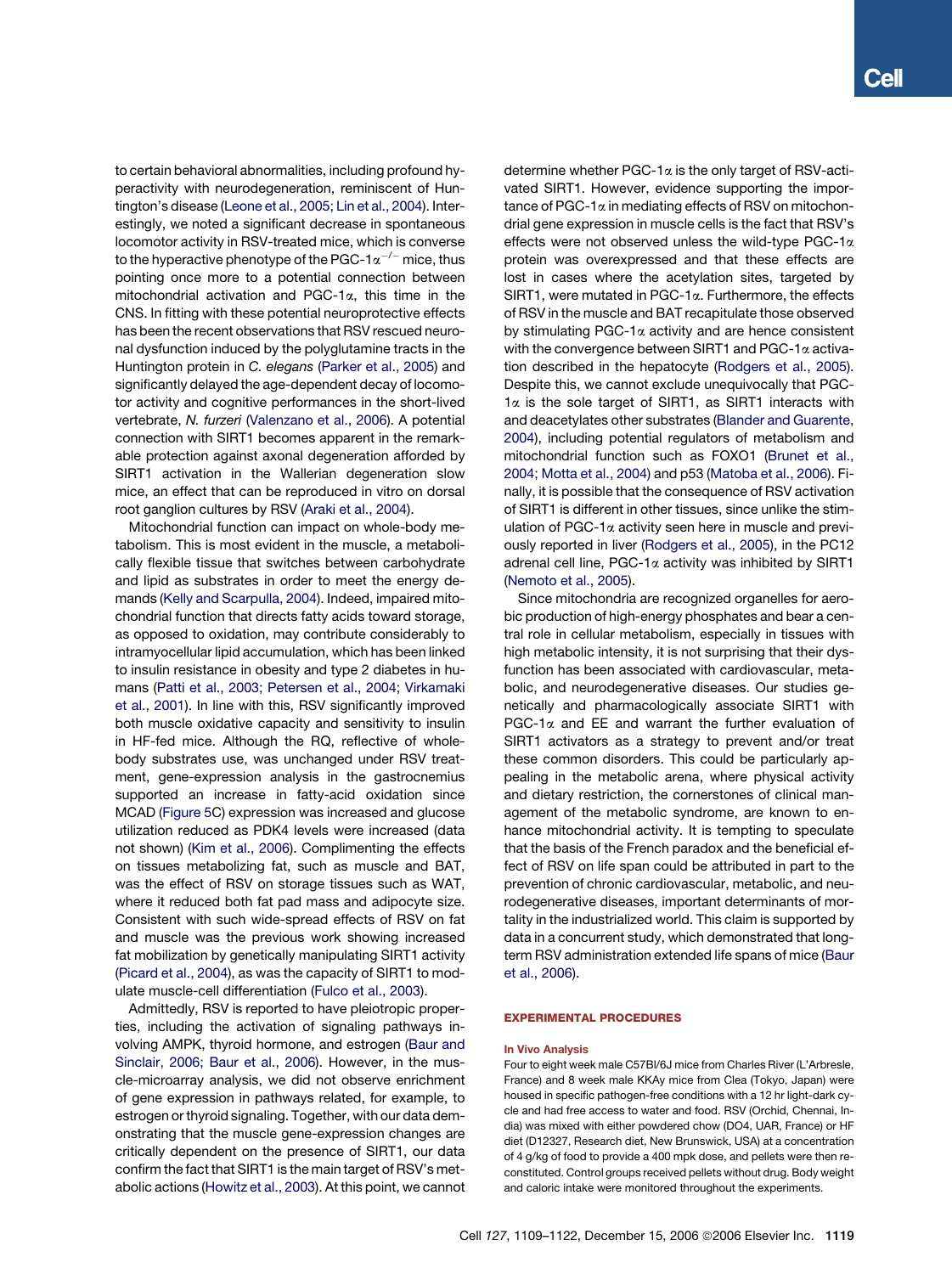The protocols used to assess behavioral, cardiac, and metabolic phenotypes included the following: body composition by DEXA; EE by indirect calorimetry (13 hr, food and water) and  $4^{\circ}$ C cold test (6 hr); circadian activity by metabolic cage monitoring (32 hr); anxiety by open field, elevated-plus-maze, and light/dark test; locomoter function by rotarod, string and grip strength test; blood pressure and heart rate by tail-cuff system; cardiac anatomy and systolic and diastolic function by echocardiography; glucose sensitivity by an oral glucose tolerance test (16 hr fasted, 2 g glucose/kg mouse), and hyperinsulinemic euglycemic clamp (4 hr fast, 18 mU insulin/kg/min, clamped at 5.5 mmol/L for 60 min); and endurance test by variable speed belt treadmill and incremental speed protocol (range from 18 cm/s to 40 cm/s on habituated 2 hr fasted mice). These tests were performed as outlined in the standard operating procedures (SOP) linked to the EMPReSS website http://empress.har.mrc.ac.uk and as described in the Supplemental Experimental Procedures.

#### Ex Vivo Analysis

 $O<sub>2</sub>$  consumption was measured in glycolytic fibers isolated from gastrocnemius muscle, using the technique as described (N'Guessan et al., 2004). See Supplemental Experimental Procedures for a brief description.

## Histological and Biochemical Analysis

Histological analysis, including HE and SDH staining and electron microscopy (EM), were performed as outlined on the EMPReSS website (http://empress.har.mrc.ac.uk) and described in the Supplemental Experimental Procedures. Mitochondria in EM images were quantified using Image J version 1.36b.

Citrate synthase activity in gastrocnemius muscle extracts was determined spectrophotometrically (Ceddia et al., 2000). Fecal lipids, including triglyceride and cholesterol content, were measured enzymatically, using commercially available kits and manufacturers protocol (WAKO, Richmond, VA), following a Folch extraction. Blood plasma was analyzed for insulin by ELISA (Crystal Chem, Downers Grove, IL), glucose by glucose oxidase kit (Sigma, Lyon, France) and free fatty acids, triglycerides, HDL, LDL, AST, ALT, and total cholesterol using enzymatic assays (Boehringer-Mannheim, Mannheim, Germany) on an Olympus automated analyzer.

## In Vitro Analysis

 $SIRT1^{-/-}$  and  $^{+/+}$  MEFs (Chua et al., 2005) and the C2C12 mouse myoblast cell line were maintained in culture as described previously (Rodgers et al., 2005). Following C2C12 myotube differentiation, cells were infected with adenovirus expressing either Flag-HA-PGC-1a, Flag-HA-R13, or Sirt1 shRNA (Rodgers et al., 2005). MEFs and C2C12 were treated for 24 hr with 50  $\mu$ M RSV or DMSO.

## DNA, RNA, and Protein Analysis

Total DNA was extracted as described in the Supplemental Experimental Procedures, and quantitative (Q) PCR was performed using mitochondrial DNA and genomic DNA-specific primers.

RNA was extracted using the TRIzol® reagent (Invitrogen, Carlsbad, CA). Q-RT-PCR was performed as described (Watanabe et al., 2004). Primer details are listed online (Table S2). Affymetrix mouse 430\_2 microarray analysis was performed according to the manufacturer's instructions (Affymetrix, Santa Clara, CA). Data were analyzed by Affymetrix MAS 5.0 software and GSEA (http://www.broad.mit.edu/gsea) (Mootha et al., 2003; Subramanian et al., 2005).

Nuclear protein fractions from gastrocnemius muscle were prepared as described online. Protein extracts were separated by SDS-PAGE and immunoblotted using antibodies against PGC-1 (H-300, Santa Cruz, CA), SIRT1 (anti-Sir2, Upstate, Norcross, GA), tubulin (Upstate) and actin (Santa Cruz, CA). PGC-1 acetylation was analyzed by immunoprecipitation of PGC-1 from nuclear lysates (50 µg) with anti-PGC-1 antibody (1  $\mu$ g) followed by western blot using an acetyl-lysine antibody (Cell Signaling, Danvers, MA) (Rodgers et al., 2005).

#### Clinical Genetic Study

The collection of subjects and the study protocol have been published (Salmenniemi et al., 2004), and a brief summary is available online. The study protocol was approved by the Ethics Committee of the University of Kuopio, and all subjects gave an informed consent. The mean age and BMI of the subjects was 34 years and 23 kg/m $^2$ , respectively. All subjects underwent an OGTT. Indirect calorimetry was performed in the fasting state and during hyperinsulinemia (40 mU/m $^2$ /min insulin infusion for 120 min) as described (Salmenniemi et al., 2004). The rates of EE were calculated according to Ferrannini et al. (1988). Selection of the SNPs of *Sirt1* was based on linkage disequilibrium and haplotype block analysis of the HapMap project data (http://www.hapmap.org; Public Release #20/Phase II, January 24, 2006; population: Utah residents with ancestry from northern and western Europe).

## **Statistics**

Statistical analyses were performed with the Student's t test for independent samples (nonparametric), and data are expressed as means  $\pm$ SEM unless specified otherwise. P value > 0.05 was considered as statistically significant.

## Supplemental Data

Supplemental Data include Supplemental Experimental Procedures, three figures, and one table and can be found with this article online at http://www.cell.com/cgi/content/full/127/6/1109/DC1/.

## ACKNOWLEDGMENTS

This work was supported by grants of CNRS, INSERM, ULP, Hôpital Universitaire de Strasbourg, NIH (DK59820 and DK069966), EU FP6 (EUGENE2; LSHM-CT-2004-512013), and Sirtris Pharmaceuticals. M.L. and C.A. received fellowships from Institut Danone and Marie-Curie, respectively. The authors thank Fred Alt (Harvard Medical School) for the gift of SIRT1<sup>-/-</sup> and  $+$ <sup> $+$ </sup>MEFs, the members of the Auwerx, Laakso, and Puigserver labs for discussions and technical assistance, the ICS, and the Affymetrics platform of IGBMC.

Received: July 19, 2006 Revised: October 9, 2006 Accepted: November 7, 2006 Published online: November 16, 2006

## **REFERENCES**

Araki, T., Sasaki, Y., and Milbrandt, J. (2004). Increased nuclear NAD biosynthesis and SIRT1 activation prevent axonal degeneration. Science *305*, 1010–1013.

Baur, J.A., and Sinclair, D.A. (2006). Therapeutic potential of resveratrol: the in vivo evidence. Nat. Rev. Drug Discov. *5*, 493–506.

Baur, J.A., Pearson, K.J., Price, N.L., Jamieson, H.A., and Lerin, C. (2006). Resveratrol improves health and survival of mice on a highcalorie diet. Nature, in press.

Blander, G., and Guarente, L. (2004). The Sir2 family of protein deacetylases. Annu. Rev. Biochem. *73*, 417–435.

Booth, F.W., Chakravarthy, M.V., and Spangenburg, E.E. (2002). Exercise and gene expression: physiological regulation of the human genome through physical activity. J. Physiol. *543*, 399–411.

Borra, M.T., Smith, B.C., and Denu, J.M. (2005). Mechanism of human SIRT1 activation by resveratrol. J. Biol. Chem. *280*, 17187–17195.

Brunet, A., Sweeney, L.B., Sturgill, J.F., Chua, K.F., Greer, P.L., Lin, Y., Tran, H., Ross, S.E., Mostoslavsky, R., Cohen, H.Y., et al. (2004). Stress-dependent regulation of FOXO transcription factors by the SIRT1 deacetylase. Science *303*, 2011–2015.

Ceddia, R.B., William, W.N., Jr., Lima, F.B., Flandin, P., Curi, R., and Giacobino, J.P. (2000). Leptin stimulates uncoupling protein-2 mRNA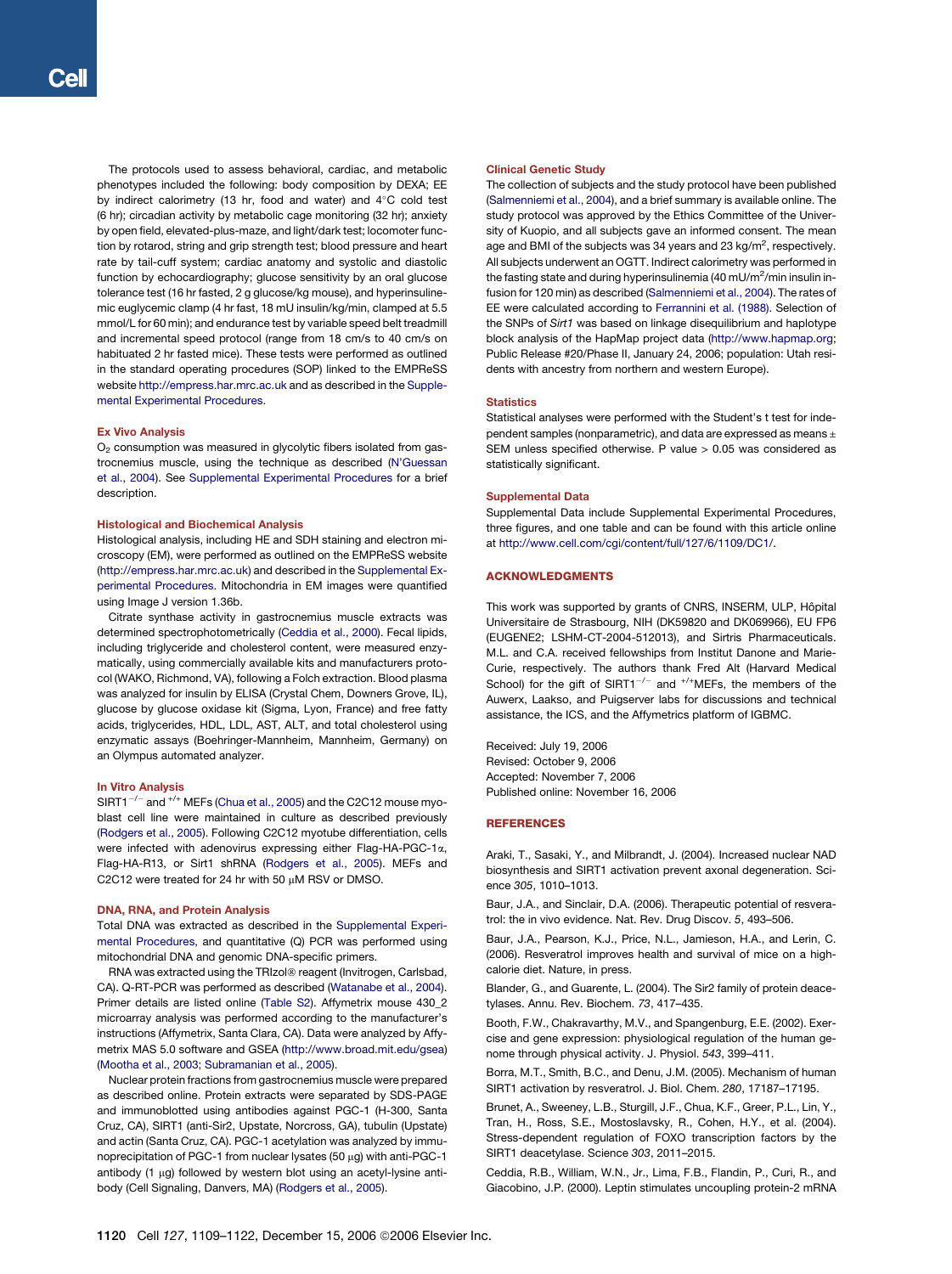expression and Krebs cycle activity and inhibits lipid synthesis in isolated rat white adipocytes. Eur. J. Biochem. *267*, 5952–5958.

Chan, D.C. (2006). Mitochondria: dynamic organelles in disease, aging, and development. Cell *125*, 1241–1252.

Chen, D., Steele, A.D., Lindquist, S., and Guarente, L. (2005). Increase in activity during calorie restriction requires Sirt1. Science *310*, 1641.

Chua, K.F., Mostoslavsky, R., Lombard, D.B., Pang, W.W., Saito, S., Franco, S., Kaushal, D., Cheung, H.L., Fischer, M.R., Stokes, N., et al. (2005). Mammalian SIRT1 limits replicative life span in response to chronic genotoxic stress. Cell Metab. *2*, 67–76.

Ferrannini, E., Buzzigoli, G., Bevilacqua, S., Boni, C., Del Chiaro, D., Oleggini, M., Brandi, L., and Maccari, F. (1988). Interaction of carnitine with insulin-stimulated glucose metabolism in humans. Am. J. Physiol. *255*, E946–E952.

Fulco, M., Schiltz, R.L., Iezzi, S., King, M.T., Zhao, P., Kashiwaya, Y., Hoffman, E., Veech, R.L., and Sartorelli, V. (2003). Sir2 regulates skeletal muscle differentiation as a potential sensor of the redox state. Mol. Cell *12*, 51–62.

Howitz, K.T., Bitterman, K.J., Cohen, H.Y., Lamming, D.W., Lavu, S., Wood, J.G., Zipkin, R.E., Chung, P., Kisielewski, A., Zhang, L.L., et al. (2003). Small molecule activators of sirtuins extend Saccharomyces cerevisiae lifespan. Nature *425*, 191–196.

Huss, J.M., Kopp, R.P., and Kelly, D.P. (2002). Peroxisome proliferator-activated receptor coactivator-1alpha (PGC-1alpha) coactivates the cardiac-enriched nuclear receptors estrogen-related receptor-alpha and -gamma. Identification of novel leucine-rich interaction motif within PGC-1alpha. J. Biol. Chem. *277*, 40265–40274.

Kelly, D.P., and Scarpulla, R.C. (2004). Transcriptional regulatory circuits controlling mitochondrial biogenesis and function. Genes Dev. *18*, 357–368.

Kim, Y.I., Lee, F.N., Choi, W.S., Lee, S., and Youn, J.H. (2006). Insulin regulation of skeletal muscle PDK4 mRNA expression is impaired in acute insulin-resistant states. Diabetes *55*, 2311–2317.

Knutti, D., and Kralli, A. (2001). PGC-1, a versatile coactivator. Trends Endocrinol. Metab. *12*, 360–365.

Larsson, N.G., Wang, J., Wilhelmsson, H., Oldfors, A., Rustin, P., Gustafsson, C.M., and Larsson, N.G. (1998). Mitochondrial transcription factor A is necessary for mtDNA maintenance and embryogenesis in mice. Nat. Genet. *18*, 231–236.

Lehman, J.J., Barger, P.M., Kovacs, A., Saffitz, J.E., Medeiros, D.M., and Kelley, D.P. (2000). Peroxisome proliferator-activated receptor gamma coactivator-1 promotes cardiac mitochondrial biogenesis. J. Clin. Invest. *106*, 847–856.

Leone, T.C., Lehman, J.J., Finck, B.N., Schaeffer, P.J., Wende, A.R., Wende, A.R., Boudina, S., Courtois, M., Wozniak, D.F., Sambandam, N., et al. (2005). PGC-1alpha deficiency causes multi-system energy metabolic derangements: muscle dysfunction, abnormal weight control and hepatic steatosis. PLoS Biol. *3*, e101.

Lin, J., Handschin, C., and Spiegelman, B.M. (2005). Metabolic control through the PGC-1 family of transcription coactivators. Cell Metab. *1*, 361–370.

Lin, J., Puigserver, P., Donovan, J., Tarr, P., and Spiegelman, B.M. (2002c). Peroxisome proliferator-activated receptor gamma coactivator 1beta (PGC-1beta), a novel PGC-1-related transcription coactivator associated with host cell factor. J. Biol. Chem. *277*, 1645–1648.

Lin, J., Wu, H., Tarr, P.T., Zhang, C.Y., Wu, Z., Boss, O., Michael, L.F., Puigserver, P., Isotani, E., Olson, E.N., et al. (2002a). Transcriptional co-activator PGC-1 alpha drives the formation of slow-twitch muscle fibres. Nature *418*, 797–801.

Lin, J., Wu, P.H., Tarr, P.T., Lindenberg, K.S., St Pierre, J., Zhang, C.Y., Mootha, V.K., Jager, S., Vianna, C.R., Reznick, R.M., et al. (2004). Defects in adaptive energy metabolism with CNS-linked hyperactivity in PGC-1alpha null mice. Cell *119*, 121–135.

Lin, S.J., Defossez, P.A., and Guarente, L. (2000). Requirement of NAD and SIR2 for life-span extension by calorie restriction in Saccharomyces cerevisiae. Science *289*, 2126–2128.

Lin, S.J., Kaeberlein, M., Andalis, A.A., Sturtz, L.A., Defossez, P.A., Culotta, V.C., Fink, G.R., and Guarente, L. (2002b). Calorie restriction extends Saccharomyces cerevisiae lifespan by increasing respiration. Nature *418*, 344–348.

Lowell, B.B., and Spiegelman, B.M. (2000). Towards a molecular understanding of adaptive thermogenesis. Nature *404*, 652–660.

Matoba, S., Kang, J.G., Patino, W.D., Wragg, A., Boehm, M., Gavrilova, O., Hurley, P.J., Bunz, F., and Hwang, P.M. (2006). p53 regulates mitochondrial respiration. Science *312*, 1650–1653.

Mootha, V.K., Handschin, C., Arlow, D., Xie, X., St Pierre, J., Sihag, S., Yang, W., Altshuler, D., Puigserver, P., Patterson, N., Willy, P.J., Schulman, I.G., Heyman, R.A., Lander, E.S., and Spiegelman, B.M. (2004). Erralpha and Gabpa/b specify PGC-1alpha-dependent oxidative phosphorylation gene expression that is altered in diabetic muscle. Proc. Natl. Acad. Sci. USA *101*, 6570–6575.

Mootha, V.K., Lindgren, C.M., Eriksson, K.F., Subramanian, A., Sihag, S., Lehar, J., Puigserver, P., Carlsson, E., Ridderstrale, M., Laurila, E., et al. (2003). PGC-1alpha-responsive genes involved in oxidative phosphorylation are coordinately downregulated in human diabetes. Nat. Genet. *34*, 267–273.

Motta, M.C., Divecha, N., Lemieux, M., Kamel, C., Chen, D., Gu, W., Bultsma, Y., McBurney, M., and Guarente, L. (2004). Mammalian SIRT1 represses forkhead transcription factors. Cell *116*, 551–563.

N'Guessan, B., Zoll, J., Ribera, F., Ponsot, E., Lampert, E., Ventura-Clapier, R., Veksler, V., and Mettauer, B. (2004). Evaluation of quantitative and qualitative aspects of mitochondrial function in human skeletal and cardiac muscles. Mol. Cell Biochem. *256-257*, 267–280.

Nemoto, S., Fergusson, M.M., and Finkel, T. (2005). SIRT1 functionally interacts with the metabolic regulator and transcriptional coactivator PGC-1 alpha. J. Biol. Chem. *280*, 16456–16460.

Parker, J.A., Arango, M., Abderrahmane, S., Lambert, E., Tourette, C., Catoire, H., and Neri, C. (2005). Resveratrol rescues mutant polyglutamine cytotoxicity in nematode and mammalian neurons. Nat. Genet. *37*, 349–350.

Patti, M.E., Butte, A.J., Crunkhorn, S., Cusi, K., Berria, R., Kashyap, S., Miyazako, Y., Kohane, I., Costello, M., Saccone, R., et al. (2003). Coordinated reduction of genes of oxidative metabolism in humans with insulin resistance and diabetes: Potential role of PGC1 and NRF1. Proc. Natl. Acad. Sci. USA *100*, 8466–8471.

Petersen, K.F., Befroy, D., Dufour, S., Dziura, J., Ariyan, C., Rothman, D.L., DiPietro, L., Cline, G.W., and Shulman, G.L. (2003). Mitochondrial dysfunction in the elderly: possible role in insulin resistance. Science *300*, 1140–1142.

Petersen, K.F., Dufour, S., Befroy, D., Garcia, R., and Shulman, G.I. (2004). Impaired mitochondrial activity in the insulin-resistant offspring of patients with type 2 diabetes. N. Engl. J. Med. *350*, 664–671.

Picard, F., Kurtev, M., Chung, N., Topark-Ngarm, A., Senawong, T., Machado De Oliveira, R., Leid, M., McBurney, M.W., Guarente, L., et al. (2004). Sirt1 promotes fat mobilization in white adipocytes by repressing PPAR-gamma. Nature *429*, 771–776.

Puigserver, P., Wu, Z., Park, C.W., Graves, R., Wright, M., and Spiegelman, B.M. (1998). A cold-inducible coactivator of nuclear receptors linked to adaptive thermogenesis. Cell *92*, 829–839.

Ricquier, D. (2005). Respiration uncoupling and metabolism in the control of energy expenditure. Proc. Nutr. Soc. *64*, 47–52.

Rodgers, J.T., Lerin, C., Haas, W., Gygi, S.P., Spiegelman, B.M., and Puigserver, P. (2005). Nutrient control of glucose homeostasis through a complex of PGC-1alpha and SIRT1. Nature *434*, 113–118.